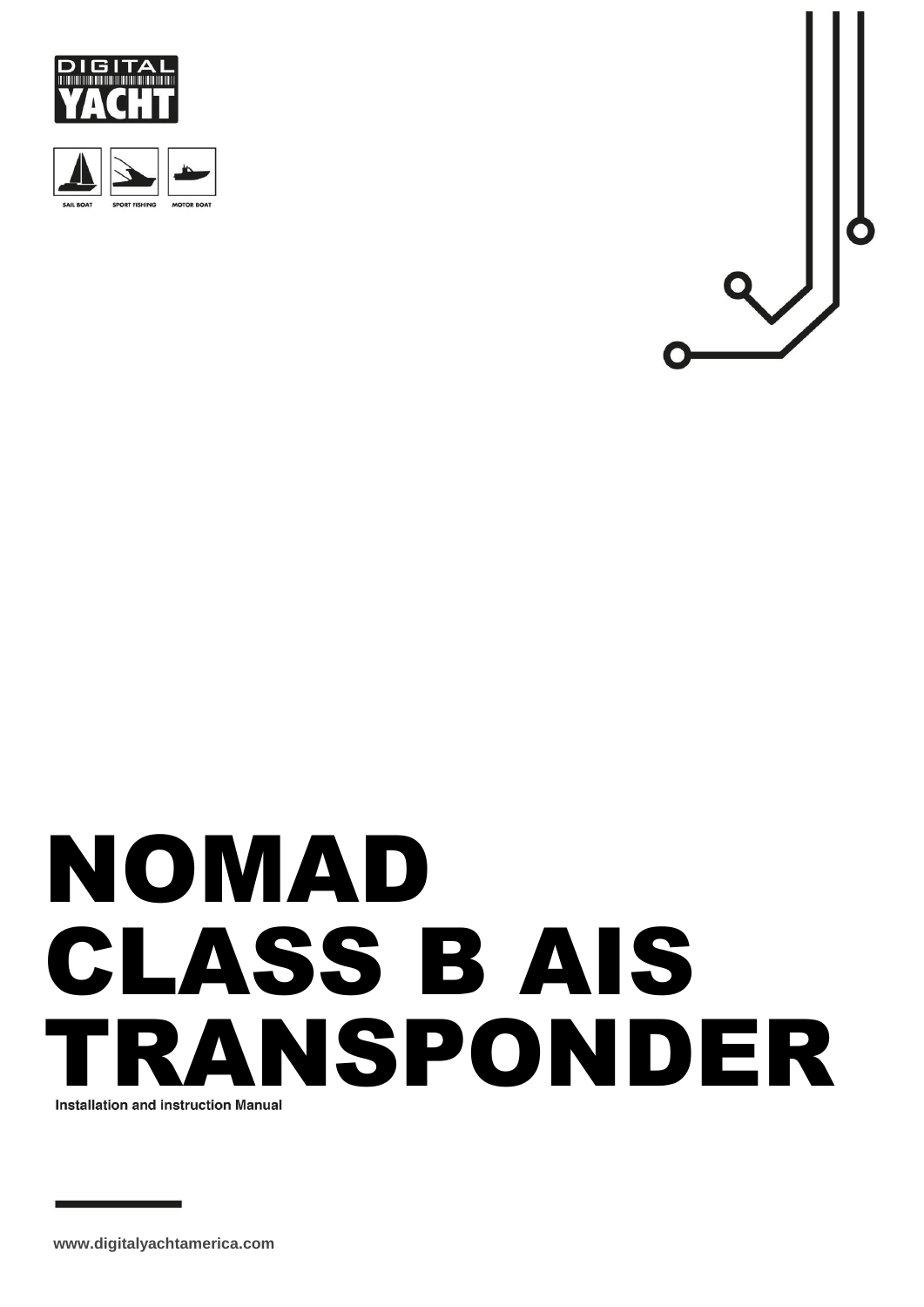



## 1. Introduction

Congratulations on the purchase of your NOMAD Class B AIS Transponder. This product is designed to be portable, with quick and simple installation that can be carried out by any practical person. With its wireless interface, NOMAD will work with any of the AIS apps on the market today, that support wireless NMEA data via UDP or TCP.



**This Quick Start Guide provides important information that we recommend you read before attempting to install or use this NOMAD unit. If you have any concerns or questions please visit the Support section of our website [www.digitalyachtamerica.com](http://www.digitalyachtamerica.com/) and raise a support ticket or email** [support@digitalyacht.co.uk](mailto:support@digitalyacht.co.uk)

## 2. Before you start

You will need the following items and tools to complete the installation:

- NOMAD Class B AIS Transponder.
- VHF/AIS antenna and cable supplied
- A USB power source i.e 12v to USB power adaptor, USB power pack, etc.
- 2x Velcro Strips (supplied) or 4x M4 screws (not supplied) or other fixings appropriate to the mounting location.

To configure the unit you will need:

- An MMSI number for your vessel
- A PC running Microsoft Windows XP®/Vista® /7/8/10 or Mac OSX with a free USB port.
- proAIS2 Class B AIS Transponder configuration software Windows and Mac versions of software are supplied on the latest Digital Yacht CD-ROM or available for download from the [www.digitalyachtamerica.com](http://www.digitalyachtamerica.com/) website.

OR

- An Android Phone/Tablet and a copy of our free AISConfig App which is available from the Google Play Store... <https://play.google.com/store/apps/details?id=com.digitalyacht.aisconfig&hl=en>
- **Note:** *You can obtain an MMSI (Maritime Mobile Service Identity) from the same authority that issues ship radio licences in your area. An MMSI may have already been provided with your existing VHF radio licence. The MMSI number used for the AIS Transponder should be the same as that programmed into your VHF DSC radio.*



*If you do not have an MMSI number the AIS Transponder will still operate in receive only mode. Do not enter an invalid MMSI number.*

# 3. Installation

Before starting installation select a suitable location for the AIS Class B Transponder. The unit is water resistant; however it should not be permanently installed outside on-deck and we only recommend permanent mounting below deck in a dry location. The NOMAD unit can be temporarily mounted outside, in which case choose a sheltered location where it will not be subjected to constant exposure to water. Basically, if you would be happy to leave your smart phone or tablet in the same location, then it will be fine for NOMAD When locating the unit you should consider:

- Routing of the USB cable to a suitable power source
- Mounting of VHF antenna and routing the cable to the unit
- If the internal GPS antenna will get good signals (see Step 2)
- If you need Wi-Fi reception around the whole boat
- Maintaining the compass safe distance of 0.5m
- Visibility of the LED indicators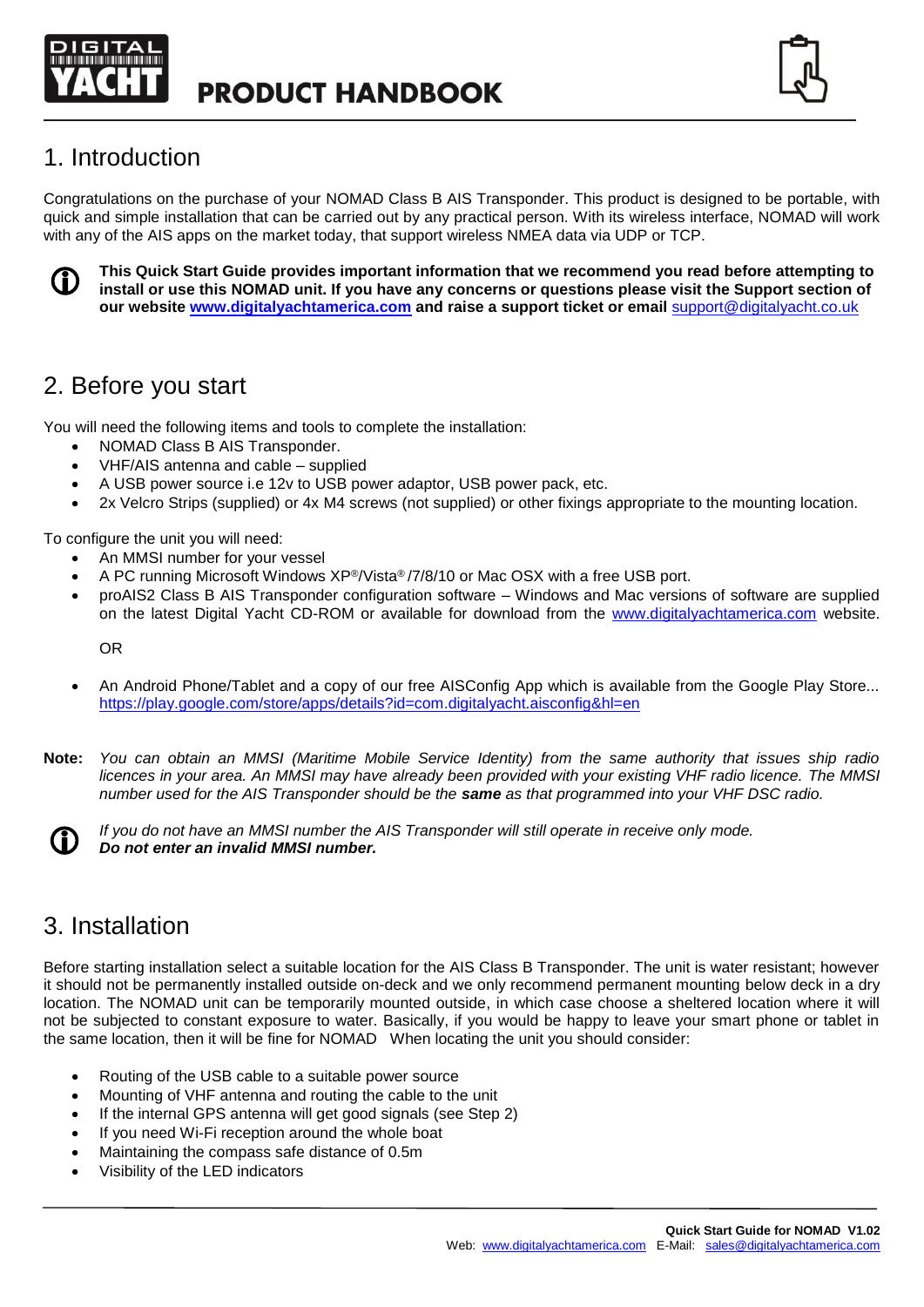



## **Installation Step 1 – VHF/AIS Antenna or Splitter**

- Install the VHF/AIS antenna (supplied) as high up as possible. The suction cup base sticks well to smooth GRP surfaces. For maximum performance, the antenna should be mounted on a horizontal surface so that it is pointing vertically in to the air.
- The AIS antenna supplied with the NOMAD comes with 4m of cable and a BNC type connector. It is possible to use NOMAD with another model of AIS/VHF antenna or even connect it to a Class B Splitter for more permanent installation.

## **Installation Step 2 – Locating and Fixing the unit**

- The NOMAD has a high sensitivity GPS receiver with an internal antenna which is designed to be used below deck in GRP Fibreglass hulled boats. The GPS antenna is located in the top left corner of the unit below the "GPS Inside" circle.
- The NOMAD unit must be mounted on a vertical bulkhead so that the GPS antenna is pointing towards the sky. Care should be taken to ensure that only GRP fibreglass is between the GPS antenna and the sky, with no metallic or electrical objects above the antenna.
- Location of the NOMAD is critical for good GPS reception and it is strongly recommended that before permanently fixing the NOMAD in the chosen location, that the GPS reception is checked.
- The supplied proAIS2 software for PC/Mac is ideal for this purpose. With the unit connected via the USB cable to a PC/Mac running the proAIS2 software, view the "GNSS Status" page and ensure there is good GPS reception with the NOMAD in this location.



## **Unit Dimensions**



• Once you are confident that the NOMAD is in the best location for good GPS reception, secure the AIS Transponder to a flat vertical surface in the selected location, either using the two strips of Velcro supplied or using four M4 wood screws (not supplied) or other fixings suited to the material the unit is being fixed to.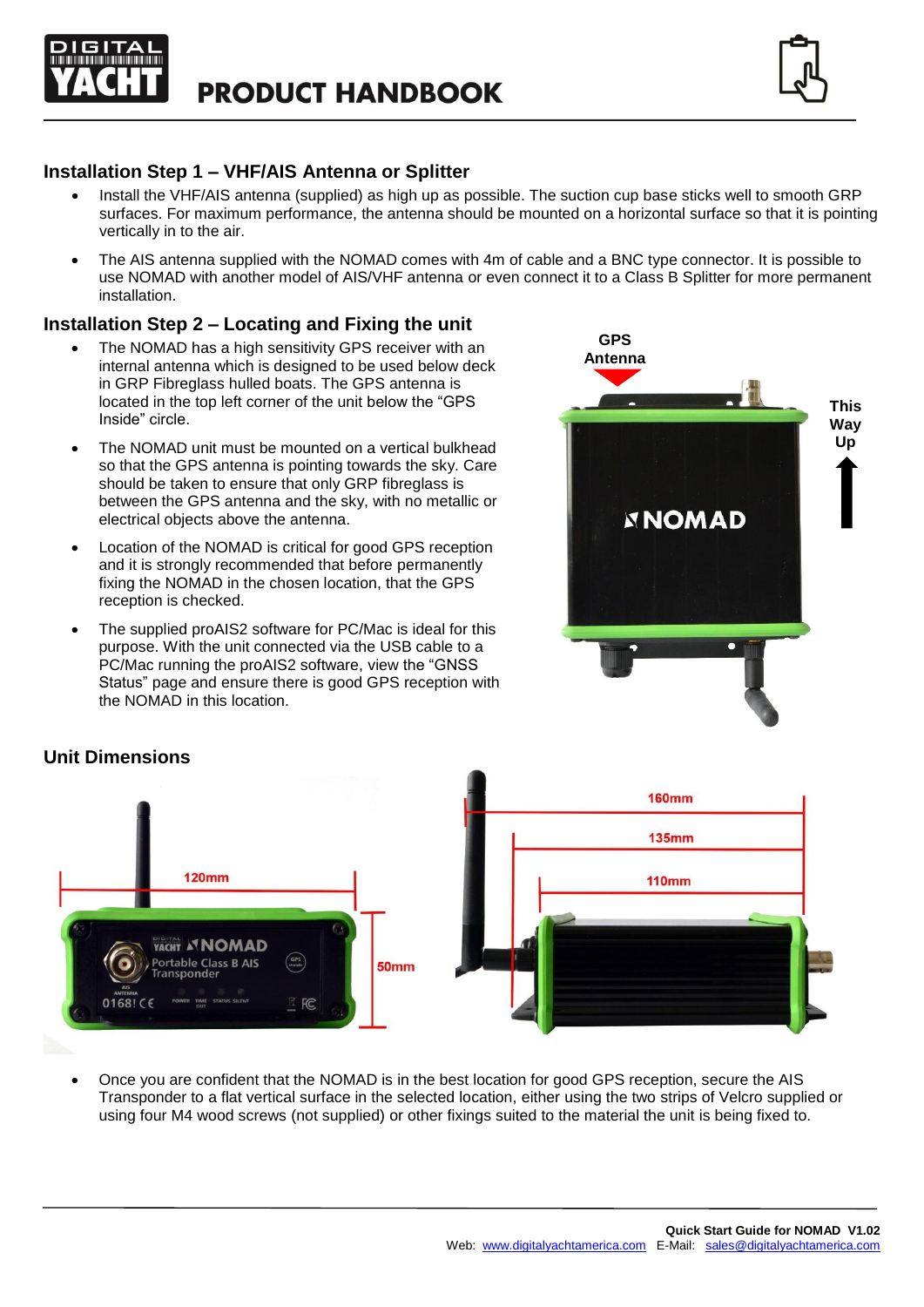



#### **Installation Step 3 - Power**

- Power is supplied to the unit, via its integral USB cable. Simply plug the USB cable in to a suitable USB socket of a computer, USB charger or USB Power Pack. The Nomad unit will take approximately 0.4A to 0.6A of current at the 5V USB voltage. Some older computers may complain about the amount of current, disabling the USB port until the Nomad is removed, in which case you may need to connect the Nomad to a powered USB Hub.
- Most modern USB 2.0 or the latest USB 3.0 ports should work quite happily with Nomad, providing power to the unit and also creating a virtual COM port for data transmission.
- It is also possible to power the Nomad unit from one of the many USB power packs that are now available online. These units vary in power capacity (measured in mA/Hours) and below is a table showing the approximate amount of continuous Nomad use you could expect from these packs;

| <b>USB Power Pack Capacity</b> | <b>Continuous Use Time (approx.)</b> |  |  |
|--------------------------------|--------------------------------------|--|--|
| 3350mA/H                       | 5.5 Hours                            |  |  |
| 5000mA/H                       | 8 Hours                              |  |  |
| 15000mA/H                      | 24 Hours                             |  |  |
| 22000mA/H                      | 36 Hours                             |  |  |

#### **Installation Step 4 – USB Interface**

- As well as taking power from the USB interface, Nomad appears as a Virtual COM Port on the computer it is connected to and can transmit and receive data through the USB cable at 38400baud.
- If you need to extend the USB cable, please use a USB extension cable that is no more than 4m in length. The maximum length of USB cable without the use of a powered extender cable or Hub is 5m.
- Please do not plug in the USB cable of the NOMAD to your PC until after you have installed the proAIS2 software, which also installs the USB drivers for the NOMAD. Installing proAIS2 is covered in section 4 - Configuration.
- After the NOMAD is configured, the USB connection can be used to provide data to navigation program running on a PC or Mac. Please note that only one navigation program at a time can receive data from the NOMAD.

## **Installation Step 5 – Power Up**

- Plug the NOMAD USB cable in to the computer or power pack
- Verify that on the top end cap of the NOMAD, that the green LED illuminates for a short period and then all four LED indicators flash once, followed by illumination of the amber and red LED's.
- Verify that the Data and WiFi LEDs on the bottom end cap are flashing.
- Scan for wireless networks and confirm that there is a new network called "DY-Nomad-xxxx" where *xxxx* is a four digit code unique to your NOMAD unit.
- Installation is now complete. The NOMAD needs to be configured using the proAIS2 software see next section.





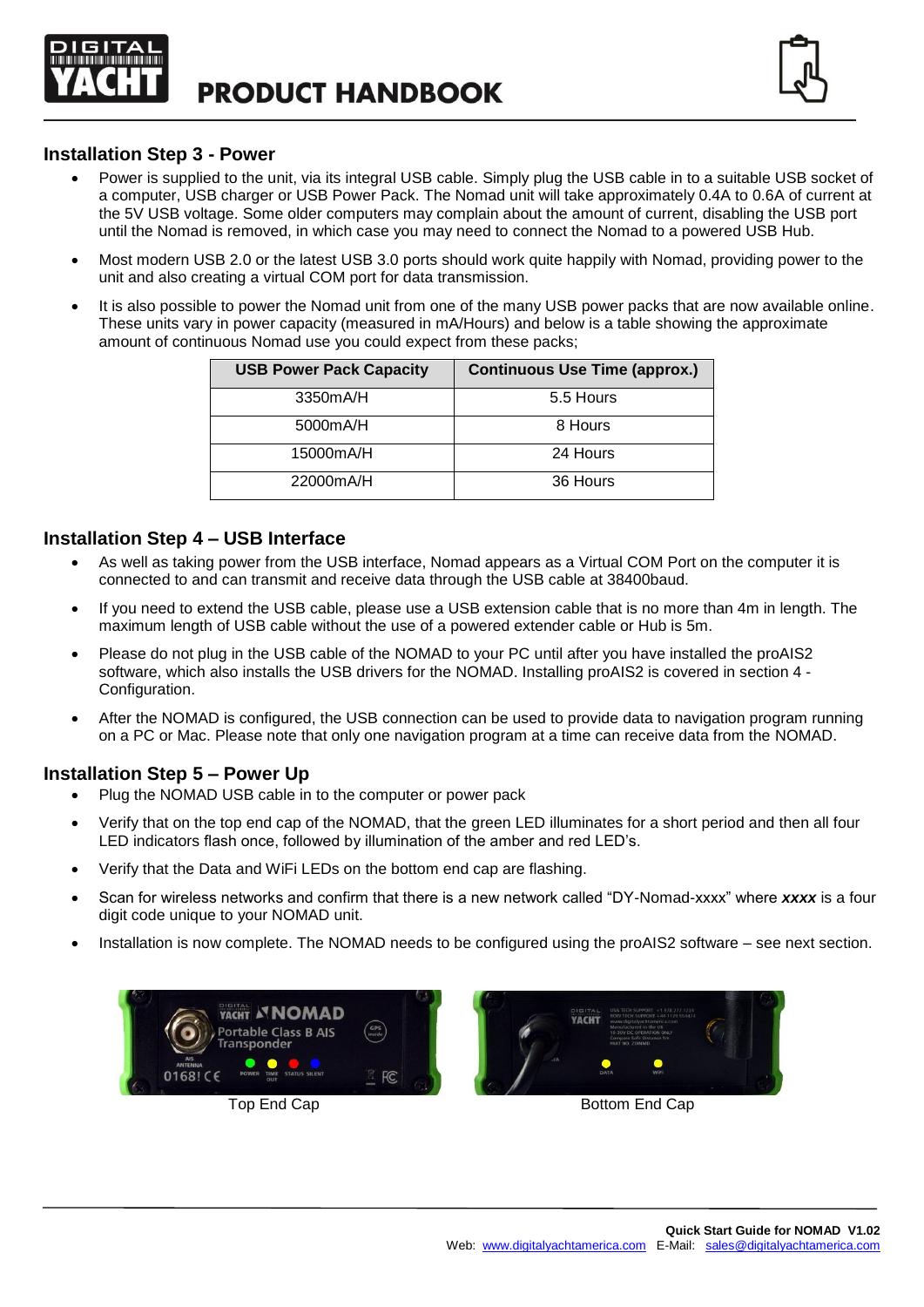



# 4. Configuration

The NOMAD transponder must be correctly configured for your vessel before operation. All configuration information must be entered carefully as this information will be transmitted to other AIS equipped vessels and shore stations.

- The AIS transponder can be configured by connecting to a PC or Mac running the 'proAIS2' configuration tool supplied or wirelessly using an Android device running the free AIS Config App which is available from the Google Play Store...<https://play.google.com/store/apps/details?id=com.digitalyacht.aisconfig&hl=en>
- For Windows PCs, insert the supplied Digital Yacht Software CD-ROM and run the Setup.Exe program located in the "**proAIS2 for AIT1500+AIT2000+AIT3000**" folder. This installs both the USB drivers for the NOMAD and the proAIS2 application.
- For Macs, insert the supplied Digital Yacht Software CD-ROM and install the "proAIS2.dmg" located in the "**proAIS2 for AIT1500+AIT2000+AIT3000/Mac OSX**" folder. This just installs proAIS2 as the drivers are already pre-installed on Macs.
- Plug in the NOMAD USB cable in to your computer and then launch proAIS2. Select the COM port that the NOMAD has been allocated by Windows or OSX. Click the 'Connect' button The computer will now query the NOMAD and display any "Static" boat data stored in the unit. All new units will have no data stored and so you will just have a series of blank boxes in which you will need to enter your boat's data (see below).

| pro proAIS2                                                                                                                                                                                       | $\overline{\phantom{a}}$ $\overline{\phantom{a}}$<br>$\mathbf{x}$                                                                                                  |
|---------------------------------------------------------------------------------------------------------------------------------------------------------------------------------------------------|--------------------------------------------------------------------------------------------------------------------------------------------------------------------|
| File<br><b>Options</b><br>Help                                                                                                                                                                    |                                                                                                                                                                    |
| USB Serial Port (COM25)<br>$\blacktriangledown$                                                                                                                                                   | Connect<br><b>Disconnect</b>                                                                                                                                       |
| Configuration<br><b>GPS Status</b><br>Other Vessels<br>Diagnostics<br>Serial Data                                                                                                                 |                                                                                                                                                                    |
| Ship's Name:                                                                                                                                                                                      | 用小学<br>Write Configuration                                                                                                                                         |
| Call Sign:                                                                                                                                                                                        |                                                                                                                                                                    |
| $\odot$<br>MMSI Number:                                                                                                                                                                           | Configure Baud Rates:                                                                                                                                              |
| <not specified=""><br/>Vessel Type:</not>                                                                                                                                                         | NMEA1 Baud Rate:<br>NMEA2 Baud Rate:<br>4800<br>38400<br>$\overline{\phantom{a}}$                                                                                  |
| Ship's Dimensions and GPS Antenna Location:                                                                                                                                                       | <b>Output GPS Sentences:</b>                                                                                                                                       |
| $\frac{\wedge}{\vee}$ m<br>$\overline{0}$<br><b>GPS Antenna</b><br>$\frac{\triangle}{\vee}$ m<br>$\mathbf 0$<br>$\frac{A}{\sqrt{2}}$ m<br>$\frac{\Lambda}{\nu}$<br>m<br>$\bf 0$<br>$\overline{0}$ | GBS - Satellite Fault Detection<br>GGA - Global Positioning System Fix Data<br>GLL - Latitude, Longitude, Time of Fix and Status<br>RMC - Recommended Minimum Data |
| Ready                                                                                                                                                                                             | ш                                                                                                                                                                  |

- 1. Enter Vessel Name, Call Sign and MMSI
- 2. Enter vessel dimensions and location of GPS antenna to the nearest metre.
- 3. Select the most appropriate vessel type.
- 4. Click "Write Configuration" to save the data to the NOMAD
- 5. Read the warning message carefully and proceed only if the MMSI number is correct.
- 6. Configuration of the AIS Class B Transponder is now complete
- **\*Note:** *For safety and security reasons the correct MMSI number for the vessel that the NOMAD is being used on must be programmed into the unit before use. Make sure you enter the correct number and double check when ProAIS2 warns you regarding MMSI programming. Please contact Digital Yacht if you need to change the MMSI number.*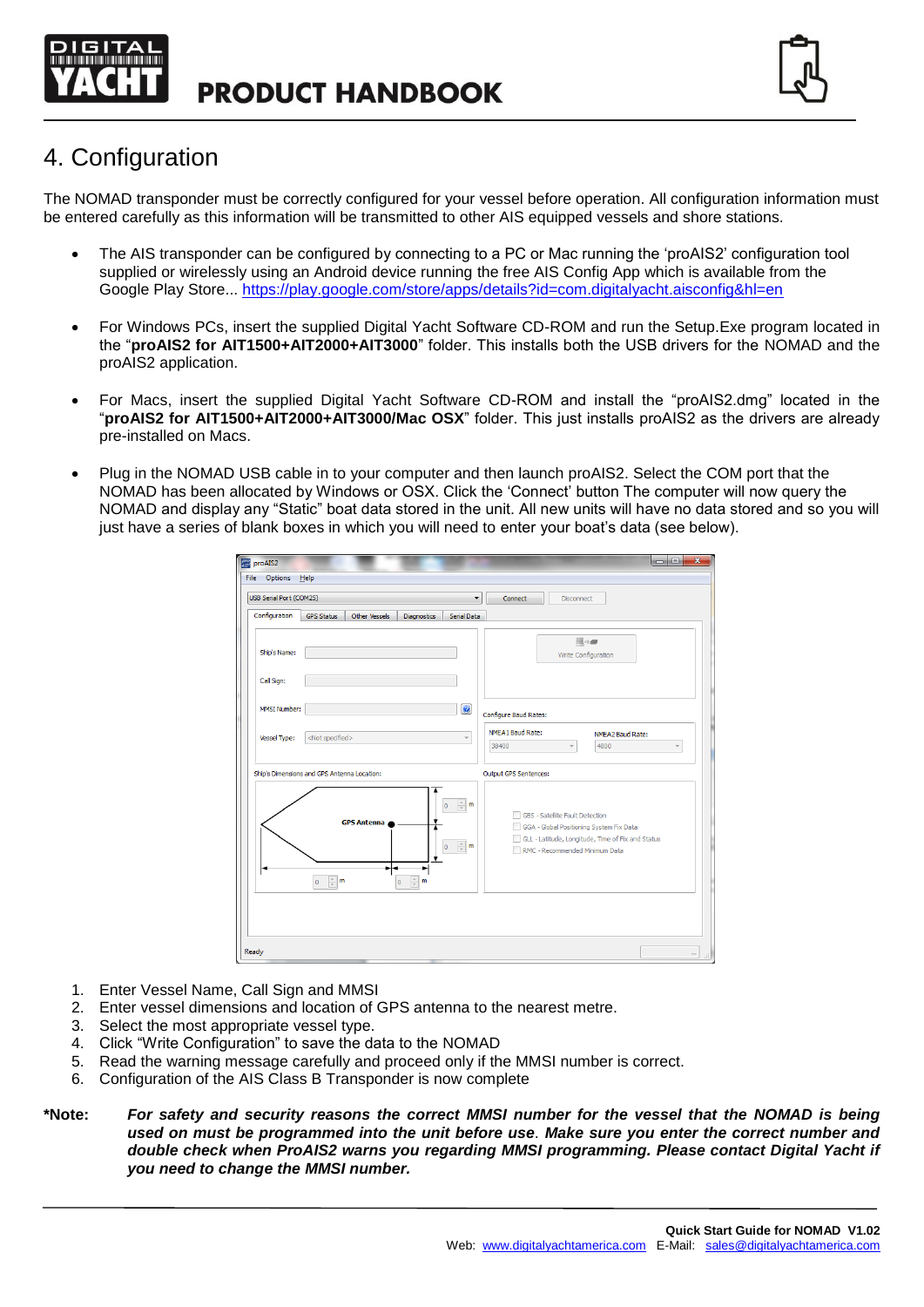

**PRODUCT HANDBOOK** 



# 5. Operation

Once installed and configured, correct operation of the AIS transponder should be verified as follows:

- 1. Check that at least one of the LED's on the front of the unit is illuminated. If the red 'Error' LED is illuminated please refer to the troubleshooting section in the NOMAD User Manual.
- 2. Check that the unit has a good GPS lock. If the GPS is locked the Latitude and Longitude will be displayed on the "GPS Status" tab in proAIS2 along with a number of green bars in the signal strength graph.
- 3. If the unit does not have GPS fix within a few minutes check that the NOMAD's internal GPS antenna is pointing upwards and only has fibreglass above it. Use the proAIS2 GNSS status page to check the signal strengths.
- 4. Check that the Green 'Power' LED on the front of the unit illuminates. This will not happen until the unit has GPS fix and has transmitted its first position report. Please allow up to 5 minutes for this to occur. **If the Green LED is illuminated you have successfully installed and configured the unit.** The proAIS2 application can be closed and the PC disconnected from the unit.
- *5.* If you are in an area with other AIS equipped vessels you can check the "Other vessels" tab in ProAIS2 to view position reports received from other ships.

NOMAD is designed to be used with compatible navigation software running on a Laptop (PC, MAC or LINUX) connected via its USB cable or Wi-Fi interface. There are also many Apple iOS and Android apps to allow mobile phones and tablets to wirelessly receive and display the AIS data from NOMAD.

To configure navigation software to read AIS+GPS data from NOMAD, via USB, find the relevant setup menu in the software you are using and select the same "Virtual COM Port" that the proAIS2 software used to talk to NOMAD and make sure the data rate/speed is set to 38400 baud (default for AIS) – note that you cannot use the navigation software and proAIS2 software at the same time.

To configure navigation software or an iOS/Android App to read AIS+GPS data from NOMAD, via Wi-Fi, first scan for wireless networks and connect to the NOMAD network (SSID). Once a wireless network connection is established, run the software/app and find the relevant setup menu for configuring a network (TCP of UDP) data connection.

All NOMAD units are pre-programmed with the following IP address and Port number, which are the values you will need to enter in the software/apps setup menu;

| NOMAD IP address | 192.168.1.1 |
|------------------|-------------|
|------------------|-------------|

|  | <b>NOMAD Port number</b> |  | 2000 |
|--|--------------------------|--|------|
|--|--------------------------|--|------|

Normally if you select a TCP connection (single device) then you will have to enter both the IP address and Port, while if you select a UDP connection (multiple devices) you usually will only have to enter the Port number.

Ensure that the NOMAD DATA LED is flashing (indicates AIS or GPS data is being received) and then you should start to see AIS and GPS data appear in the software/app.

For more information on compatible software and apps, please visit our blog [http://digitalyacht.net](http://digitalyacht.net/) and search for "iOS Apps", "Android Apps", etc.